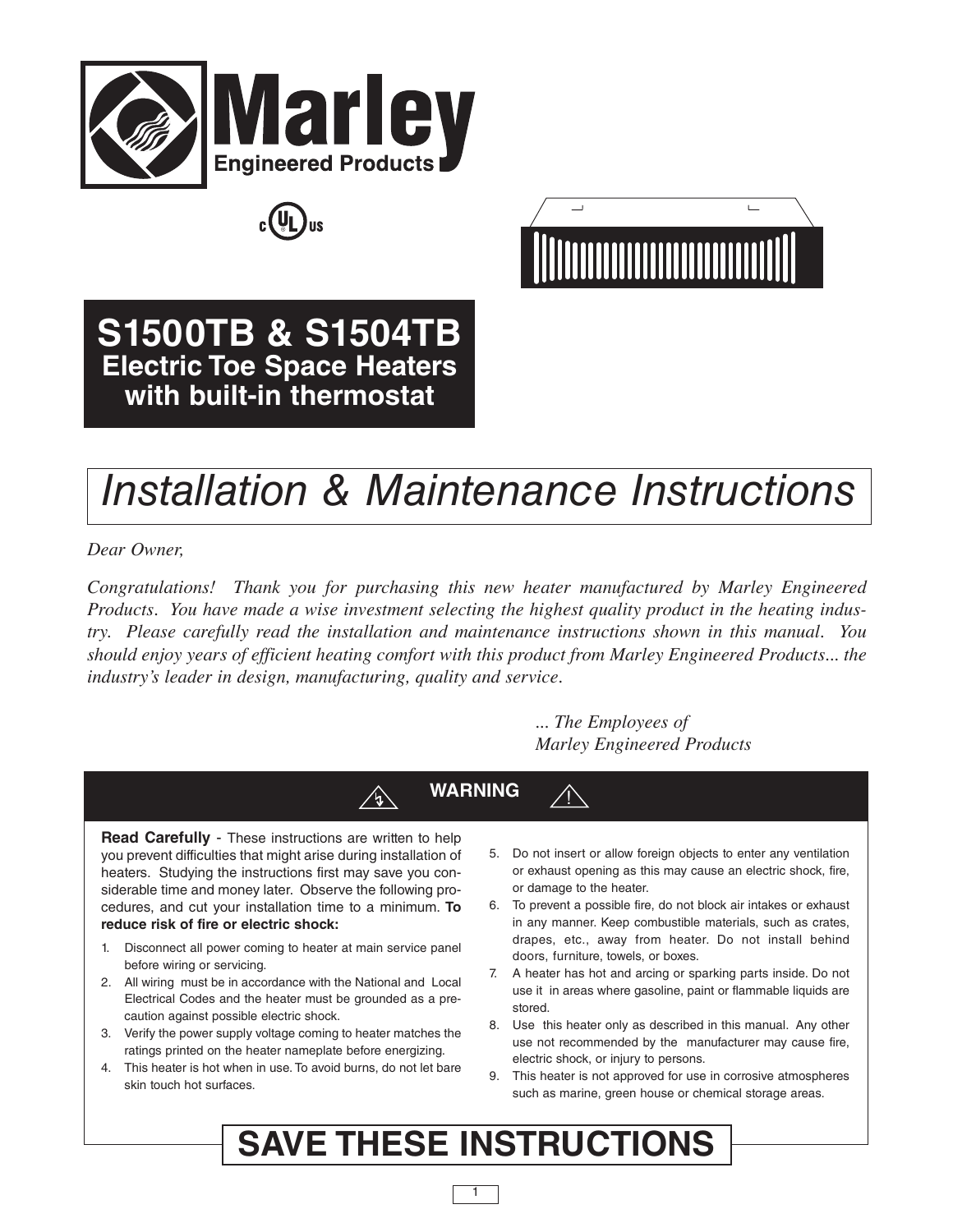#### **WARNING** <u>ו</u>

TO REDUCE RISK OF FIRE OR ELECTRICAL SHOCK, **DO NOT** INSTALL WITHOUT BACK BOX. **DO NOT** OPERATE WITHOUT GRILLE INSTALLED.

# **CAUTION**

!<br>!

1. **DO NOT** USE HEATER FOR DRY OUT. PAINT, PLASTER, SAW-DUST, AND DRYWALL SANDING DUST MUST BE KEPT OUT OF HEATER.

2. THE HEATER IS HOT WHEN IN USE. **DO NOT** INSTALL THE HEATER BEHIND DOOR, BEHIND TOWEL RACK, IN CLOSET, WHERE CURTAINS OR DRAPES COULD TOUCH OR BECOME SCORCHED BY HEATER, OR WHERE AIRFLOW TO HEATER MAY BE OBSTRUCTED. KEEP ELECTRICAL CORDS, BEDDING, FURNI-TURE AND OTHER COMBUSTIBLES AWAY FROM HEATER.

# **CAUTION**

**FOR PROPER OPERATION:** HEATER IS EQUIPPED WITH BUILT-IN THERMOSTAT. IF A WALL THERMOSTAT IS USED, A SEPARATE FEED FROM WALL THERMOSTAT TO HEATER IS REQUIRED. SEE WIRING DIAGRAM FIG 3.

**NOTE**: Hole location should be 12" from corner and 1/4" above finished floor.

# **CAUTION**

USE OF REMOTE THERMOSTAT WHICH SHUTS OFF POWER TO HEATER DEFEATS FAN DELAY FEATURE AND DOES NOT ALLOW HEATER TO COOL DOWN AS REQUIRED. WIRING HEATER IN THIS MANNER WILL RESULT IN OVER-HEATING AND POSSIBLE DAM-AGE TO HEATER AND/OR SURROUNDINGS. WIRE HEATER EXACTLY AS SHOWN IN WIRING DIAGRAMS, FIG. 2 & FIG. 3.

#### **HORIZONTAL INSTALLATION ONLY**

This heater may be wired with standard building wiring (rated minimum 60° C).

1. Cut a 14  $\frac{1}{4}$ " x 3  $\frac{5}{8}$ " (361.9 x 92.1 mm) opening at desired location as shown in Fig. 1. Keep clearance area free of obstructions.

- 2. Remove top cover from heater enclosure by removing the cover screws.
- 3. Determine which knockout in enclosure will be used for field wiring and remove (see Fig 1). Install strain relief (field supplied).
- 4. Fish field wiring through strain relief leaving 6" (12.7 mm) of wire inside box.
- 5. Make wiring connection, attaching field wiring to two (2) black pigtail leads for 240/208V model, or to black and white pig tail leads for 120V model with wirenuts (provided). Connect field ground lead to ground pigtail with wirenut (provided). See Fig. 2.



**NOTE**: If wall thermostat is used:

- a. A double pole wall thermostat of the type where both poles cycle on and off by temperature change cannot be used with this heater. Only one pole may cycle and this pole must cycle heating element only, not the motor. Cycling both supply leads will defeat fan delay off feature and result in over-heating and possible damage to heater.
- b. Disconnect blue lead from built-in thermostat lead at point A on wiring diagram, Fig. 3. Cap off thermostat lead with wirenut. Connect blue lead to field supply lead from load side of thermostat. (See Fig. 3) Make remaining field wiring connections per Fig. 3.
- 6. Replace and secure top cover on heater enclosure, and then position heater into opening.
- 7. Using the holes in the flanges of the enclosure for a template, secure both the front grille and the heater by drilling two .093" (3/32")(2.3 mm) diameter holes into the cabinet board and installing two No. 6  $\times$  3/4" (152.4  $\times$  19 mm) screws (supplied) through hole "A." (See Fig. 1).

| <b>SPECIFICATIONS</b> |                          |           |                      |  |  |  |
|-----------------------|--------------------------|-----------|----------------------|--|--|--|
| Model No              | Wattage                  | Voltage   | Amperage             |  |  |  |
| S1500TB               | 1500<br>750              | 120       | 12.5<br>6.3          |  |  |  |
| S1504TB               | 1500 / 1125<br>750 / 564 | 240 / 208 | 6.3 / 5.4<br>3.1/2.7 |  |  |  |

#### **TO CHANGE WATTAGE OUTPUT**

The chart shows the wattages available by model. Each heater is factory wired for its maximum wattage. To change wattage remove the Red Jumper at left side of element (See Fig. 3 & 4).



**Wiring Diagram - For Built-in Thermostat** For 750 watt, remove red jumper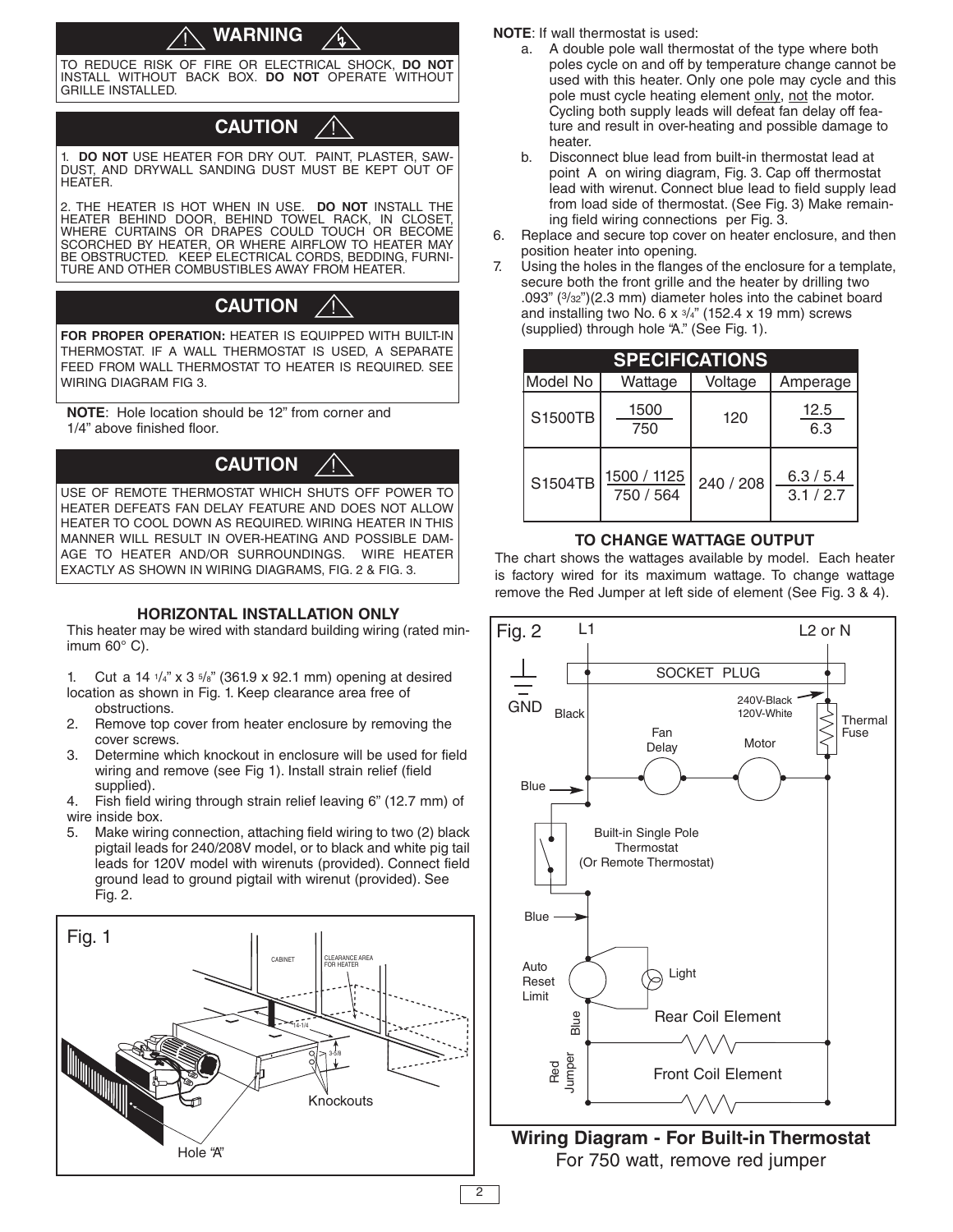# *IMPORTANT INFORMATION*



## **Wiring Diagram - For Remote Thermostat**

For 750 watt, remove red jumper

**NOTE: If wall thermostat is used: a double pole wall thermostat of the type where both poles cycle on and off by temperature change cannot be used with this heater. Only one pole may cycle and this pole must cycle heating element only, not the motor. Cycling both supply leads will defeat fan delay off feature and result in over-heating and possible damage to heater.**



YOUR HEATER IS PROVIDED WITH A BACK-UP THERMAL SAFETY FUSE THAT WILL OPEN ONLY IF THE HEATER IS IN NEED OF MAJOR REPAIRS. **DO NOT BYPASS THIS FUSE**. THE HEATER CAN ONLY BE REPAIRED BY A QUALIFIED SERVICE CENTER.



FOR CORRECT AND CONTINUED SAFE OPERATION, YOUR HEATER MUST BE INSPECTED AND CLEANED PERIODICALLY. DEPENDING ON THE APPLICATION, THE HEATER SHOULD BE INSPECTED AND CLEANED AT LEAST ANNUALLY. IF USED AS PRIMARY HEAT, INSPECT AND CLEAN HEATER AT LEAST TWICEAYEAR OR MORE OFTEN IF NECESSARY. DO NOT CONTINUE TO USE THIS HEATER IF LINT AND DIRT HAVE ACCUMU-LATED INSIDE HEATER.

TO CLEAN HEATER:<br>1. Disconnect power

- Disconnect power at main service panel.
- 2. Remove screws and grille.
- 3. Slide heater and back box out.
- 4. Remove top of enclosure.
- 5. Clean blower and inside of heater using vacuum cleaner w/ brush attachment.
- 6. Carefully spin blower wheel wih finger to make sure it turns freely. Look for any damage or overheating of wiring connectors or components. If any problem is discovered, discontinue use of heater until it is repaired.
- 7. Replace cover.
- 8. Slide heater back in place.
- 9. Secure grille and heater with screws.
- 10. Reconnect power.
- 11. Verify heater operates properly

#### OPERATIONAL NOTICE

Your heater is equipped with an automatic reset limit control that will automatically turn the heater OFF to prevent a fire if the heater overheats. Should this occur, the indicator light will illuminate and will continue to shine until the limit resets.



THE ILLUMINATED INDICATOR LIGHT SIGNIFIESTHE HEATER HAS BEEN SUBJECTED TO SOME ABNORMAL CONDITION CAUSING IT TO OVER-HEAT. CHECK HEATER TO INSURE THAT IT HAS NOT BEEN BLOCKED IN ANY MANNER (IF SO, REMOVE BLOCKAGE). IFTHERE IS NO INDICATION OF BLOCKAGE IT IS RECOMMENDED THE HEATER BE CHECKED BY A REPUTABLE ELECTRICIAN OR REPAIR SERVICE TO INSURE THE HEATER HAS NOT BEEN DAMAGED.

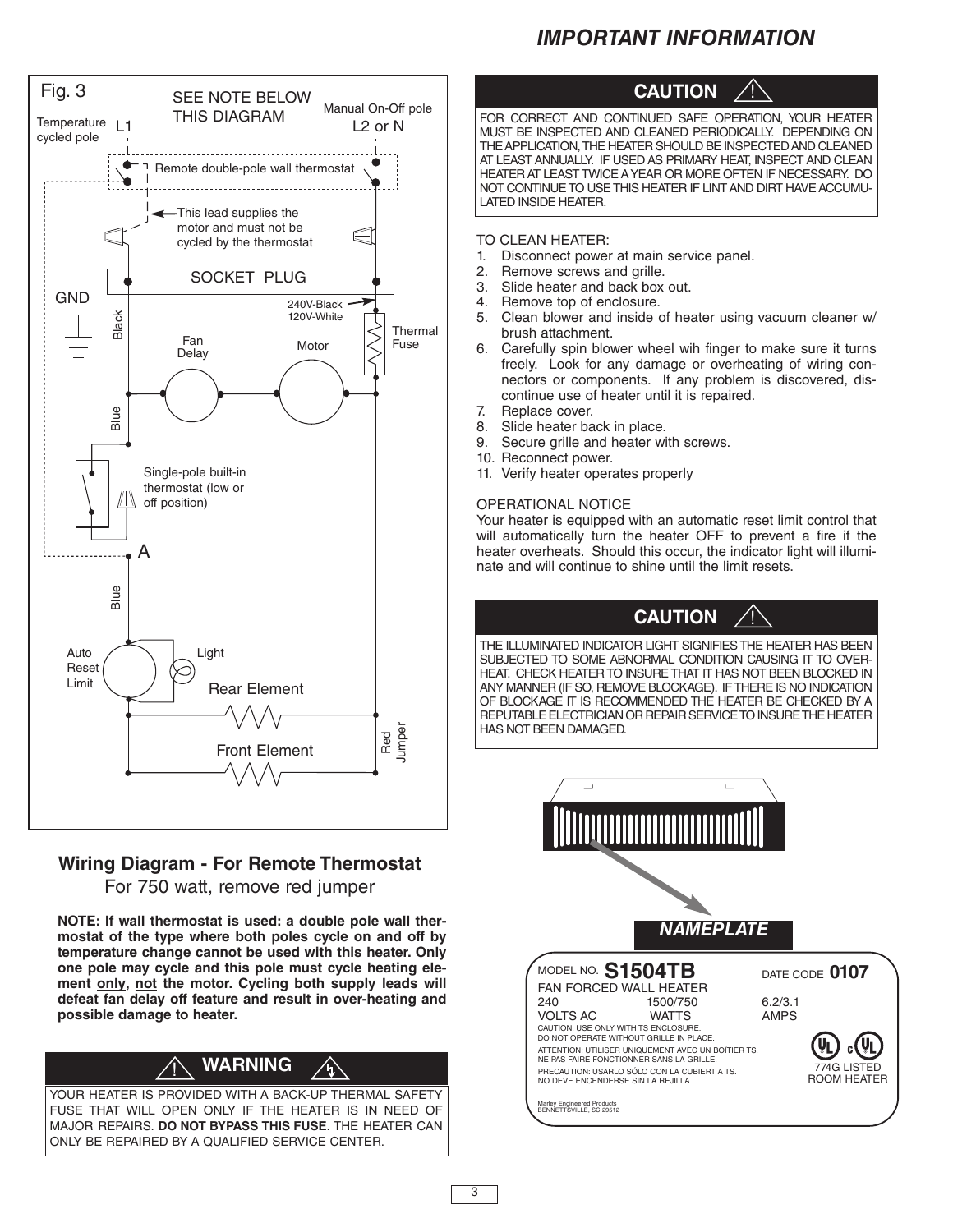### **LIMITED WARRANTY**

All products manufactured by Marley Engineered Products are warranted against defects in workmanship and materials for one year from date of installation, except heating elements which are warranted against defects in workmanship and materials for five years from date of installation. This warranty does not apply to damage from accident, misuse, or alteration; nor where the connected voltage is more than 5% above the nameplate voltage; nor to equipment improperly installed or wired or maintained in violation of the product's installation instructions. All claims for warranty work must be accompanied by proof of the date of installation.

The customer shall be responsible for all costs incurred in the removal or reinstallation of products, including labor costs, and shipping costs incurred to return products to Marley Engineered Products Service Center.Within the limitations of this warranty, inoperative units should be returned to the nearest Marley authorized service center or the Marley Engineered Products Service Center, and we will repair or replace, at our option, at no charge to you with return freight paid by Marley. It is agreed that such repair or replacement is the exclusive remedy available from Marley Engineered Products.

THE ABOVE WARRANTIES ARE IN LIEU OF ALL OTHER WARRANTIES EXPRESSED OR IMPLIED, AND ALL IMPLIED WARRANTIES OF MER-CHANTABILITY AND FITNESS FOR A PARTICULAR PURPOSE WHICH EXCEED THE AFORESAID EXPRESSED WARRANTIES ARE HEREBY DIS-CLAIMED AND EXCLUDED FROM THIS AGREEMENT. MARLEY ENGINEERED PRODUCTS SHALL NOT BE LIABLE FOR CONSEQUENTIAL DAM-AGES ARISING WITH RESPECT TO THE PRODUCT, WHETHER BASED UPON NEGLIGENCE, TORT, STRICT LIABILITY, OR CONTRACT.

Some states do not allow the exclusion or limitation of incidental or consequential damages, so the above exclusion or limitation may not apply to you. This warranty gives you specific legal rights, and you may also have other rights which vary from state to state.

For the address of your nearest authorized service center, contact Marley Engineered Products in Bennettsville, SC, at 1-800-642-4328. Merchandise returned to the factory must be accompanied by a return authorization and service identification tag, both available from Marley Engineered Products. When requesting return authorization, include all catalog numbers shown on the products.

#### **HOW TO OBTAIN WARRANTY SERVICE AND WARRANTY PARTS PLUS GENERAL INFORMATION**

- 1. Warranty Service or Parts **1-800-642-4328**
- 2. Purchase Replacement Parts **1-800-654-3545**
- 3. General Product Information **www.marleymep.com**
- **Note:** When obtaining service always have the following:
	- 1. Model number of the product
	- 2. Date of manufacture
	- 3. Part number or description



**470 Beauty Spot Rd. East Bennettsville, SC 29512 USA**

ECR 39295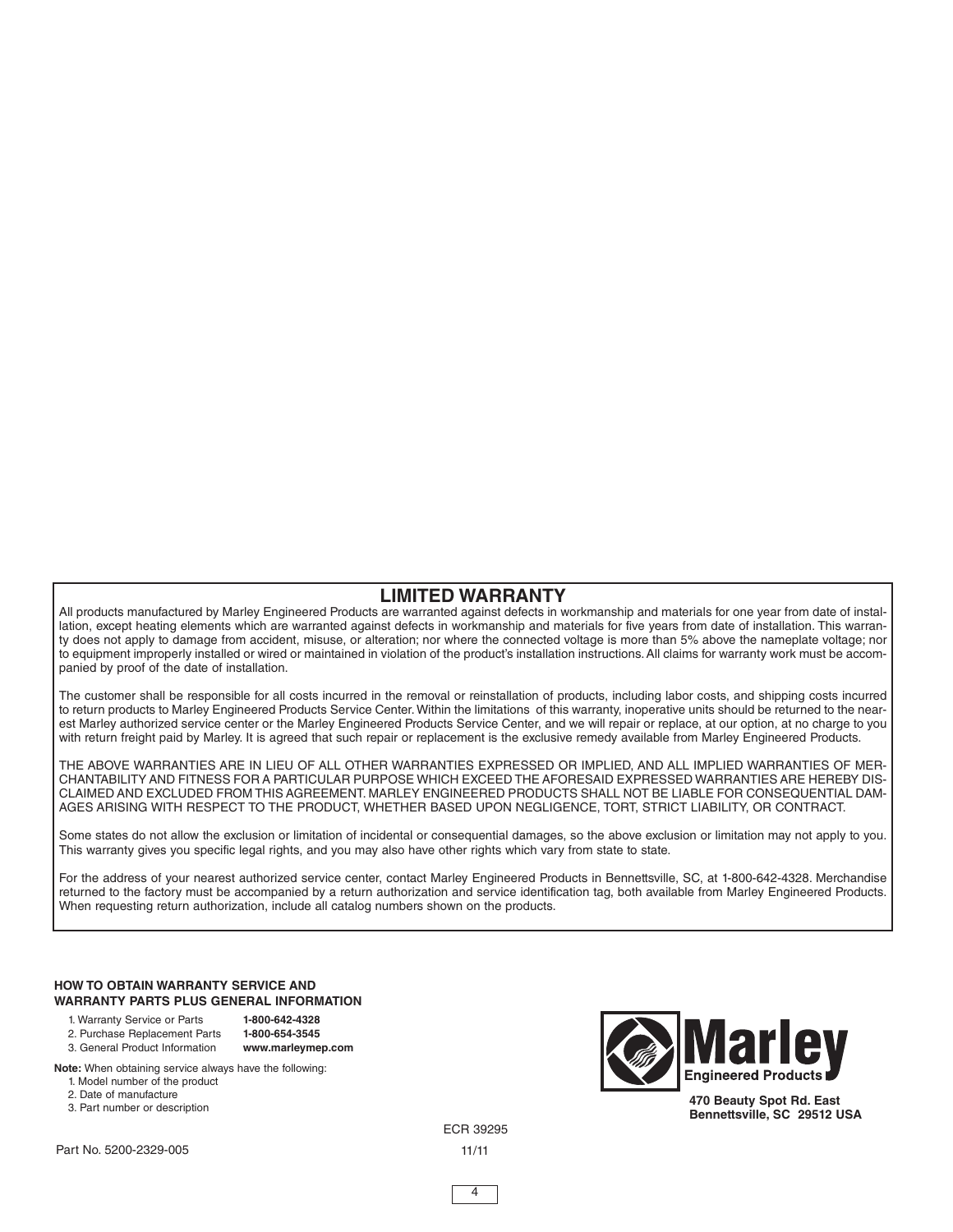





**S1500TB & S1504TB Calefactores Eléctricos a Ras del Piso con termostato incorporado**

# *Instrucciones de Instalación y Mantenimiento*

*Estimado Propietario:*

*¡Felicitaciones! Gracias por comprar este nuevo calefactor fabricado por Marley Engineered Products. Al selec*cionar el producto de más alta calidad de la industria de calefacción, usted ha hecho una sabia inversión. Por *favor, lea cuidadosamente las instrucciones de instalación y mantenimiento incluídas en este manual. Así podrá disfrutar de años de calefacción confortable y eficiente con este producto de Marley Engineered Products ... el líder de la industria en diseño, fabricación, calidad y servicio.*

> *... Los Empleados de Marley Engineered Products*



**Lea Cuidadosamente** - Estas instrucciones están escritas para ayudarle a superar las dificultades que podrían aparecer durante la instalación de calefactores. El estudio previo de estas instrucciones le ahorrará considerable tiempo y dinero en el futuro. Observe los procedimientos que siguen, y reducirá el tiempo de instalación a un mínimo. **Para reducir el peligro de incendio o choque electrico:**

- 1. Antes de proceder a tareas de cableado o de reparación del calefactor, corte la alimentación eléctrica al mismo desde el tablero principal de servicio.
- 2. Todo el cableado debe hacerse de conformidad con los Códigos Eléctricos nacionales y locales, y el calefactor debe estar conectado a tierra, como precaución contra un posible choque eléctrico.
- 3. Antes de aplicar alimentación eléctrica, verifique que la tensión de alimentación provista al calefactor sea compatible con la tensión nominal impresa en la placa de características del calefactor.
- 4. Cuando está en funcionamiento, el calefactor está muy caliente. Para

evitar quemaduras, evite el contacto directo de su piel con las superficies calientes.

- 5. No inserte ni permita que entren objetos extraños en ninguna abertura de ventilación o de descarga, porque esto puede ser causa de choque eléctrico, incendio o daño al calefactor.
- 6. Para evitar un posible incendio, no bloquee entradas ni salidas de aire de ninguna manera. Mantenga los materiales combustibles, tales como embalajes de madera, cortinados, etc., alejados del calefactor. No lo instale detrás de puertas, muebles, toalleros o cajas.
- 7. Un calefactor tiene en su interior piezas calientes, y piezas en donde se producen arcos o chispas. No lo use en áreas en las que se almacene gasolina, pinturas o líquidos inflamables.
- 8. Use esta unidad en la forma prevista por el fabricante exclusivamente. Cualquier otra forma de uso no recomendada por el fabricante puede ser causa de incendio, choque eléctrico o daños personales.
- 9. Este calefactor no está aprobado para su uso en atmósferas corrosivas tales como áreas marítimas, invernaderos o lugares de almacenamiento de productos químicos.

# **GUARDE ESTAS INSTRUCCIONES**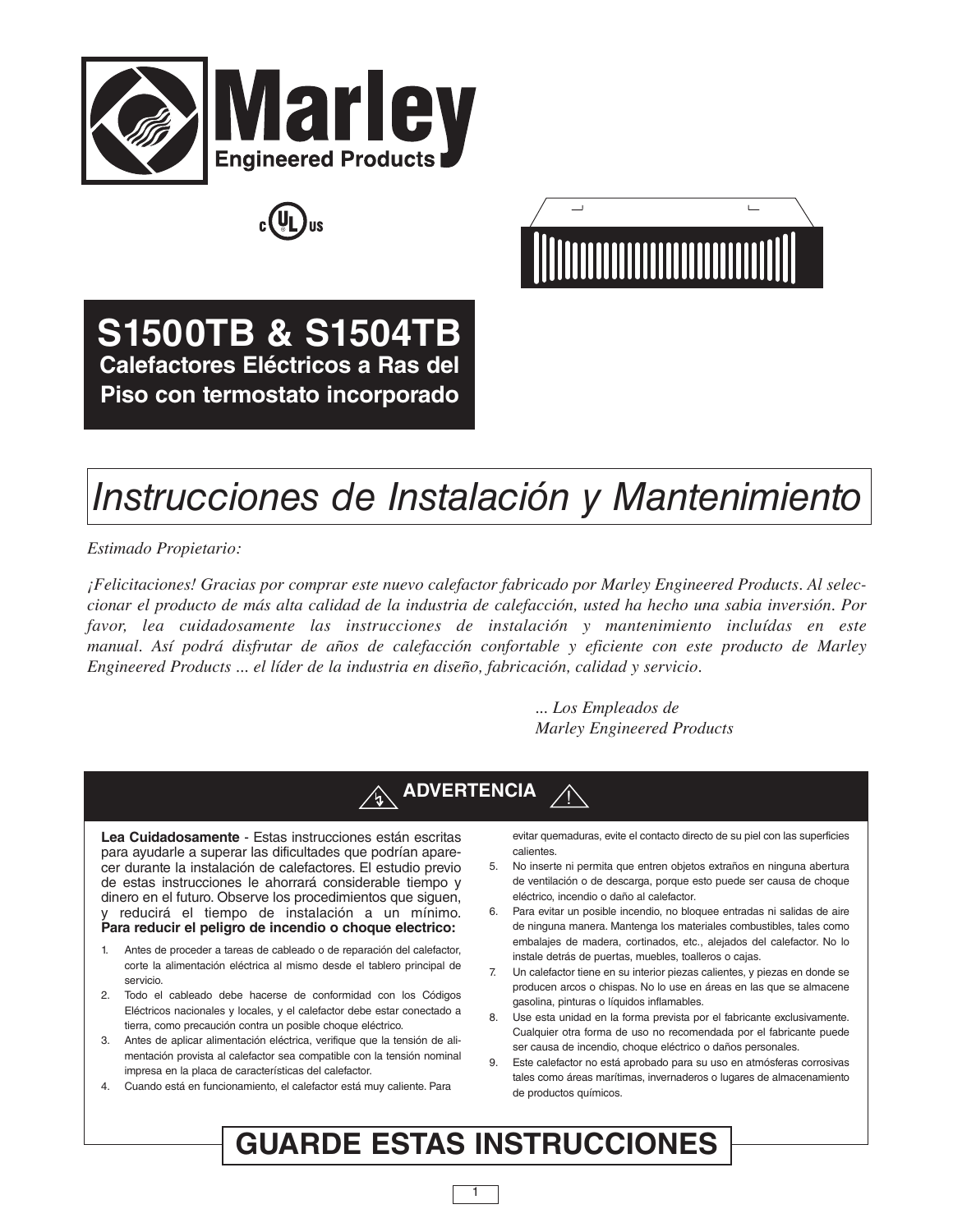#### **ADVERTENCIA** <u>ו</u>

PARA REDUCIR EL RIESGO DE INCENDIO O CHOQUE ELÉCTRICO, **NO** INSTALE EL CALEFACTOR SIN LA CAJA POSTERIOR. **NO** LO OPERE SIN QUE ESTÉ INSTA-LADA LA REJILLA.

#### **ATENCIÓN** !<br>!

1. **NO** USE EL CALEFACTOR PARA SECADO. NO DEJE ENTRAR PINTURA, YESO, ASERRÍN O POLVO DE LIJADO DE PAREDES SECAS, EN EL CALEFACTOR.

2. CUANDO ESTÁ EN FUNCIONAMIENTO, EL CALEFACTOR ESTÁ MUY CALIENTE. **NO** LO INSTALE DETRÁS DE UNA PUERTA, DETRÁS DE UN TOALLERO, EN UN PLACARD, EN UN LUGAR EN EL QUE HAYA CORTINAS O CORTINADOS QUE PUEDAN TOCAR O SER CHAMUSCADOS POR EL CALEFACTOR, O EN UN LUGAR EN EL QUE PUEDA OBSTRUIRSE LA CIRCULACIÓN DE AIRE HACIA EL CALEFAC-TOR. MANTENGA LOS CABLES ELÉCTRICOS, ROPA DE CAMA, MUEBLES Y OTROS MATERIALES COMBUSTIBLES ALEJADOS DEL CALEFACTOR.

# **CAUTION** !

**PARA LA OPERACIÓN CORRECTA:** EL CALEFACTOR ESTÁ EQUIPADO CON UN TER-MOSTATO INCORPORADO. SI SE USA UN TERMOSTATO DE PARED, SE NECESITA UNA CONEXIÓN SEPARADA DE ALIMENTACIÓN DESDE ÉSTE HASTA EL CALEFAC-TOR.VEA EL DIAGRAMA DE CONEXIONADO DE LA FIG. 3.

**NOTA:** La ubicación del agujero debe ser a 12" (305 mm) del ángulo, y a 1/4" (6,3 mm) por encima del piso terminado.

## **ATENCIÓN** !

EL USO DE UN TERMOSTATO REMOTO QUE DESCONECTE LA ALIMENTACIÓN ELÉCTRICA DEL CALEFACTOR, ANULA LA FUNCIÓN DE RETARDO DE APAGADO DEL VENTILADOR, Y NO PERMITE AL CALEFACTOR ENFRIARSE COMO NECESI-TA. HACER LA CONEXIÓN DEL CALEFACTOR DE ESTA MANERA RESULTARÁ EN SOBRECALENTAMIENTO Y POSIBLE DAÑO AL CALEFACTOR Y/O A SUS CERCANÍAS. CONECTE EL CALEFACTOR EXACTAMENTE COMO SE MUESTRA EN LOS DIAGRAMAS DE CONEXIONADO DE FIG. 2 Y FIG. 3.

#### **PARA INSTALACIÓN HORIZONTAL ÚNICAMENTE**

Este calefactor puede conectarse al cableado estándar de edificios (temperatura nominal, 60 ºC como mínimo).

- 1. Corte una abertura de 14  $\frac{1}{4}$ " x 3  $\frac{5}{8}$ " (361,9 x 92,1 mm) en la ubicación deseada, tal como muestra la Fig. 1. Mantenga el área de despejo libre de obstrucciones.
- 2. Retire la cubierta superior de la envoltura del calefactor, quitando los tornillos de la cubierta.
- 3. Determine cuál de los prepunzonados de la envoltura usará para el cableado externo, y retírelo (vea la Fig. 1). Instale un aliviador de tensiones (no provisto con el equipo).
- 4. Pase el cableado externo por el aliviador de tensiones, dejando 6" (12,7 mm) de cable dentro de la caja.
- 5. Haga la conexión del cableado, uniendo el cableado externo a los dos (2) cables flexibles negros (modelo para 240/208 volt), o a los cables flexibles negro y blanco (modelo para 120 volt) por medio de las tuercas para cables (provistas). Conecte el cable de tierra externo al cable flexible de tierra por medio de la tuerca para cables (provista). Vea la Fig. 2.
- **NOTA**: Si se usa un termostato de pared:
	- a. No se puede usar con este calefactor un termostato de pared de dos polos, en el que ambos polos alternen ciclos de conexióndesconexión (On-Off) de acuerdo con los cambios de temperatura. En este caso se necesita que funcione un solo polo, y



ese polo debe conectar y desconectar sólo el elemento calefactor, y no el motor. La conmutación conexión-desconexión de ambos cables de alimentación anularía la función de retardo de apagado del ventilador, originando así sobrecalentamiento y posible daño al calefactor..

- b. Desconecte el cable azul del terminal del termostato incorporado en el punto A, como muestra el diagrama de conexionado de la Fig. 3. Cubra el terminal del termostato con la tuerca para cables. Conecte el cable azul al cable externo que viene del lado de carga del termostato (vea la Fig. 3). Complete las conexiones externas restantes de acuerdo con la Fig. 3.
- 6. Vuelva a colocar y asegure la cubierta superior sobre la envoltura del calefactor, y luego posicione el calefactor en la abertura.
- 7. Usando los agujeros de las pestañas de la envoltura como plantilla, asegure la rejilla frontal y el calefactor, perforando dos agujeros de  $3/32$ " (0,093" / 2,3 mm) de diámetro en el tablero del armario, e instalando dos tornillos (provistos) Nº 6 x  $\frac{3}{4}$ " (152,4 x 19 mm) en los agujeros "A" (Vea la Fig. 1).

| <b>SPECIFICATIONS</b> |                                |           |                      |  |  |  |
|-----------------------|--------------------------------|-----------|----------------------|--|--|--|
| Modelo                | Potencia (watt) Tensión (volt) |           | Corriente (A)        |  |  |  |
| S1500TB               | 1500<br>750                    | 120       | 12.5<br>6,3          |  |  |  |
| S1504TB               | 1500 / 1125<br>750 / 564       | 240 / 208 | 6.3 / 5.4<br>3,1/2,7 |  |  |  |

#### **PARA CAMBIAR LA POTENCIA DE SALIDA (WATT)**

El cuadro precedente muestra las potencias de salida, en watt, que están disponibles en cada modelo. Cada calefactor está cableado en fábrica para entregar su potencia máxima. Para cambiar la potencia retire el cable de empalme rojo ubicado en el lado izquierdo del elemento (vea las Figuras 3 y 4).



# **Diagrama de Conexionado – Para Termostato Incorporado**

Para 750 watt, retire el cable de empalme rojo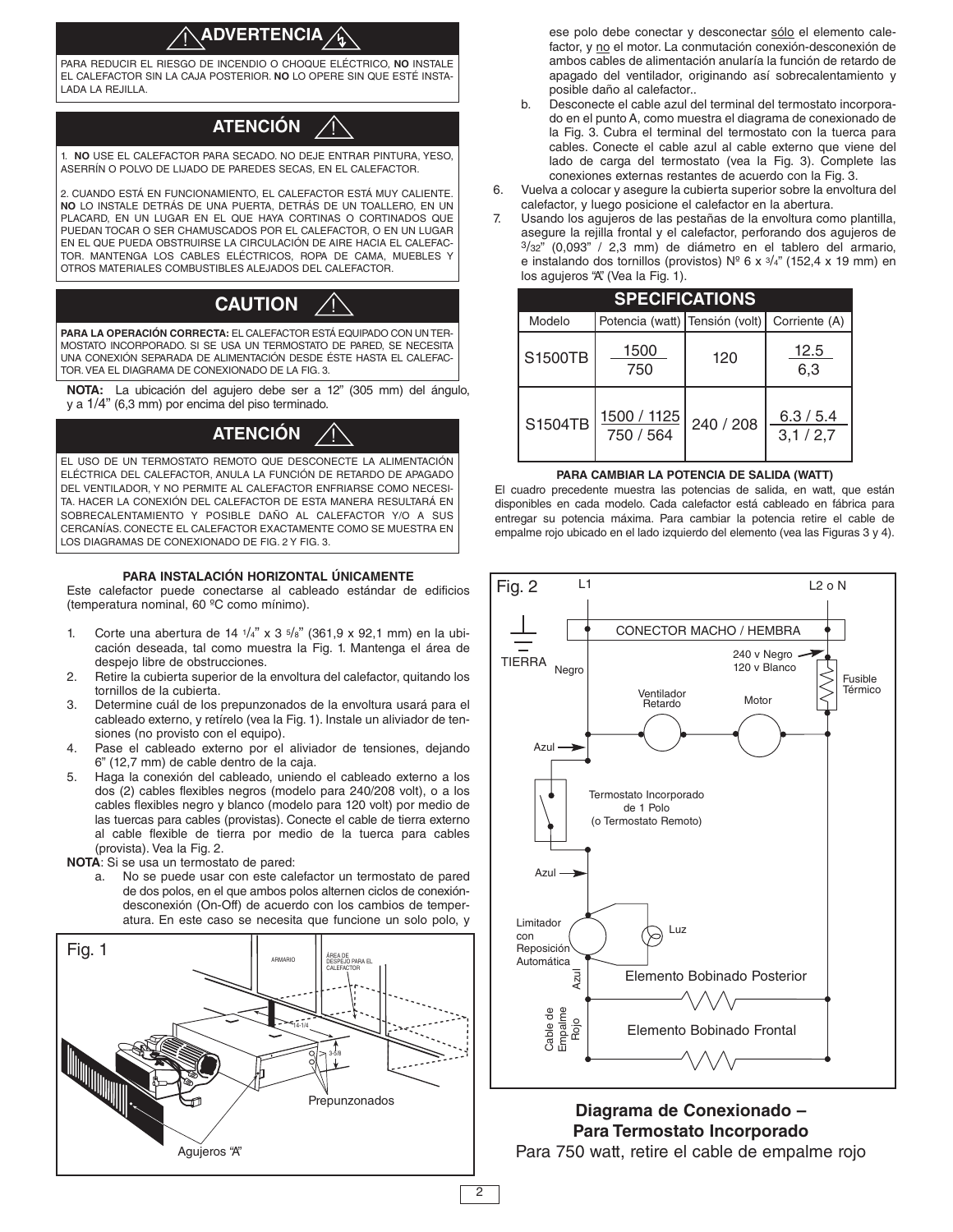

#### **Diagrama de Conexionado – Para Termostato Remoto**

#### Para 750 watt, retire el cable de empalme rojo

**NOTA: Si se usa un termostato de pared: no se puede usar con este calefactor un termostato de pared de dos polos, en el que ambos polos alternen ciclos de conexión-desconexión (On-Off) de acuerdo con los cambios de temperatura. En este caso se necesita que funcione un solo polo, y ese polo debe conectar y desconectar sólo el elemento calefactor, y no el motor. La conmutación conexióndesconexión de ambos cables de alimentación anularía la función de retardo de apagado del ventilador, originando así sobrecalentamiento y posible daño al calefactor.**

#### ! **ADVERTENCIA** ՜կ`

SU CALEFACTOR ESTÁ PROVISTO DE UN FUSIBLE TÉRMICO AUXILIAR DE SEGURIDAD, QUE SE ABRIRÁ SOLAMENTE SI EL CALEFACTOR TIENE UN PROBLEMA QUE REQUIERA UNA REPARACIÓN IMPORTANTE. **NO PUENTEE NI ANULE ESTE FUSIBLE**. EL CALEFACTOR SÓLO PUEDE SER REPARADO POR UN CENTRO DE SERVICIO CALIFICADO.

# *INFORMACIÓN IMPORTANTE*



PARA UNA OPERACIÓN SEGURA CORRECTA Y CONTINUADA, SU CALEFACTOR DEBE SER INSPECCIONADO Y LIMPIADO PERIÓDICAMENTE. DEPENDIENDO DE LA APLICACIÓN, EL CALEFACTOR DEBE SER INSPECCIONADO Y LIMPIADO AL MENOS ANUALMENTE. SI SE USA COMO FUENTE DE CALOR PRIMARIO, INSPECCIONEY LIMPIE EL CALEFACTOR DOS VECES AL AÑO COMO MÍNIMO, O MÁS A MENUDO SI FUERA NECESARIO.NO CONTINÚE USANDO ESTE CALEFACTOR SISE HAACUMULADO PELUSA Y SUCIEDAD EN SU INTERIOR.

PARA LIMPIAR EL CALEFACTOR:

- 1. Desconecte la alimentación en el tablero principal de servicio.
- 2. Retire los tornillos y la rejilla.
- 3. Deslice el calefactor y la caja posterior hacia afuera.
- 4. Retire la parte superior de la envoltura.
- 5. Limpie el soplador y el interior del calefactor por medio de una aspiradora provista de cepillos.
- 6. Mueva cuidadosamente la rueda del soplador con el dedo para asegurarse de que pueda girar libremente. Verifique si se observa algún daño o sobrecalentamiento en el cableado, conectores o componentes. Si descubre algún problema, interrumpa el uso del calefactor hasta que sea reparado.
- 7. Vuelva a colocar la cubierta.
- 8. Deslice nuevamente el calefactor hasta su lugar.<br>9. Asegure la rejilla y el calefactor por medio de los
- Asegure la rejilla y el calefactor por medio de los tornillos.
- 10. Vuelva a conectar la alimentación eléctrica.
- 11. Verifique que el calefactor funcione correctamente.

#### NOTICIA OPERATIVA

Su calefactor está equipado con un control limitador con reposición automática, que impedirá un posible incendio, apagando el equipo automáticamente en caso de sobrecalentamiento. Si esto ocurriera, la luz indicadora se iluminará y continuará encendida hasta la reposición (retorno al estado normal) del limitador.



<u>|</u>

LA LUZ INDICADORA ENCENDIDA SIGNIFICA QUE EL CALEFACTOR HA SIDO SOMETIDO A ALGUNA CONDICIÓN ANORMAL QUE HA CAUSADO SU SOBRECALENTAMIENTO. INSPECCIONEEL CALEFACTOR PARAASEGURARSE DEQUE NOHAYASIDOBLOQUEADO DE ALGUNA MANERA. (SI FUERA ASÍ, ELIMINE EL BLOQUEO). SI NO HAY INDICACIÓN DE BLOQUEO, SE RECOMIENDA HACER INSPECCIONAR EL CALEFACTOR POR UN ELECTRICISTA O SERVICIO DE REPARACIÓN CONFIABLE, PARA ASEGURAR QUE EL CALEFACTOR NO HAYA SIDO DAÑADO.

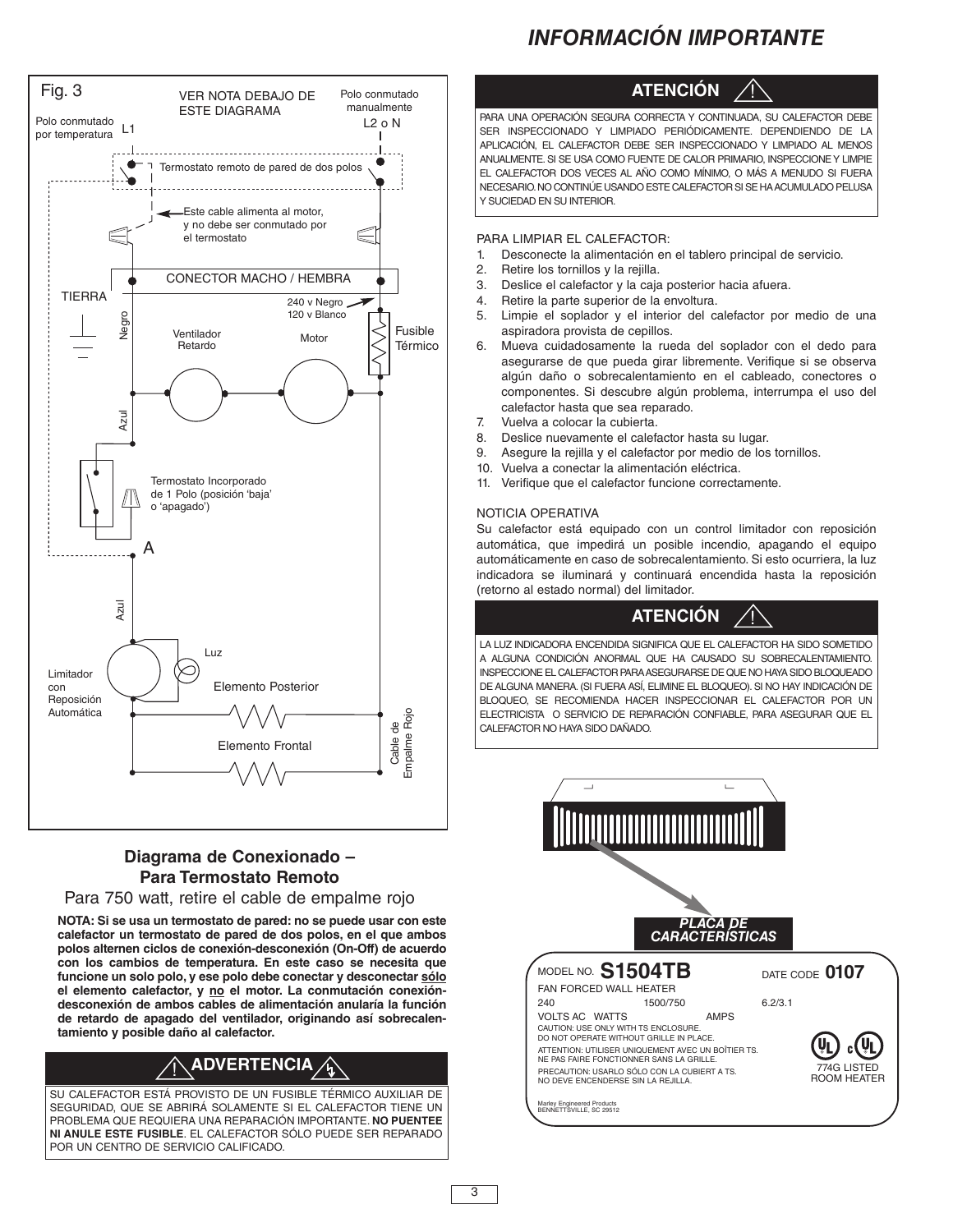### **GARANTIA LIMITADA**

Todos los productos fabricados por Marley Engineered Products están garantizados contra defectos de manufactura y de materiales por un año desde la fecha de instalación, excepto los elementos calefactores, que están garantizados contra defectos de manufactura y de materiales por cinco años desde la fecha de instalación. Esta garantía no se aplica a daños debidos a accidente, mal uso o alteración, ni en los casos en que la tensión eléctrica conectada supere a la tensión nominal -indicada en la placa de características- en más de un 5 %, ni a equipos que hayan sido instalados incorrectamente, o cableados o mantenidos en violación a las instrucciones de instalación del producto. Todo reclamo por trabajos bajo garantía debe acompañarse con una prueba de la fecha de instalación.

El cliente será responsable de todos los costos incurridos en el retiro o reinstalación de productos, incluyendo los costos de mano de obra y los costos de envío incurridos para regresar productos al Centro de Servicio de Marley Engineered Products. Dentro de las limitaciones de esta garantía, las unidades que no funcionan deben regresarse al centro de servicio autorizado Marley más cercano, o al Centro de Servicio de Marley Engineered Products, y nosotros lo repararemos o reemplazaremos, a nuestra opción, sin cargo para usted, con el flete de retorno pagado por Marley. Se acuerda que tal reparación o reemplazo es el único recurso que Marley Engineered Products pone a su disposición.

LAS GARANTÍAS EXPUESTAS MÁS ARRIBA TOMAN EL LUGAR DE TODA OTRA GARANTÍA, EXPRESA O IMPLÍCITA, Y POR LA PRESENTE SE DECLINA Y EXCLUYE DE ESTE ACUERDO TODA GARANTÍA IMPLÍCITA DE COMERCIABILIDAD Y ADECUACIÓN A UN PROPÓSITO PARTICULAR QUE EXCEDA LAS GARANTÍAS EXPRESAS ANTEDICHAS. MARLEY ENGINEERED PRODUCTS NO SE HARÁ RESPONSABLE POR DAÑOS CONSIGUIENTES QUE SE PRODUZCAN CON RESPECTO AL PRODUCTO, EN BASE YA SEA A NEGLIGENCIA, AGRAVIO, RESPONSABILIDAD ESTRICTA, O CONTRATO.

Algunos estados o jurisdicciones no permiten la exclusión o limitación de daños incidentales o consiguientes, de modo que la exclusión o limitación expresada más arriba puede no aplicarse a su caso. Esta garantía le da derechos legales específicos, y usted puede tener también otros derechos, que varían de un estado o jurisdicción a otro.

Para obtener la dirección de su centro de servicio autorizado más cercano, comuníquese con Marley Engineered Products (Bennettsville, SC, Estados Unidos de América), llamando al 1-800-642-4328. Toda mercadería regresada a la fábrica debe ser acompañada por una autorización de retorno y una etiqueta de identificación de servicio, ambas obtenibles en Marley Engineered Products. Cuando solicite la autorización de retorno, incluya todos los números de catálogo mostrados en los productos.

#### **COMO OBTENER SERVICIO EN GARANTIA, PIEZAS DE REPUESTO E INFORMACION GENERAL**

1. Servicio o repuestos, en garantía: **1-800-642-4328**

2. Compra de piezas de repuesto: **1-800-654-3545**

3. Información general sobre productos: **www.marleymep.com**

**Nota:** Cuando solicite servicio, siempre dé la información que sigue:

1. Número de modelo del producto

- 2. Fecha de fabricación
- 3. Número de parte o descripción



**470 Beauty Spot Rd. East Bennettsville, SC 29512 USA**

ECR 39295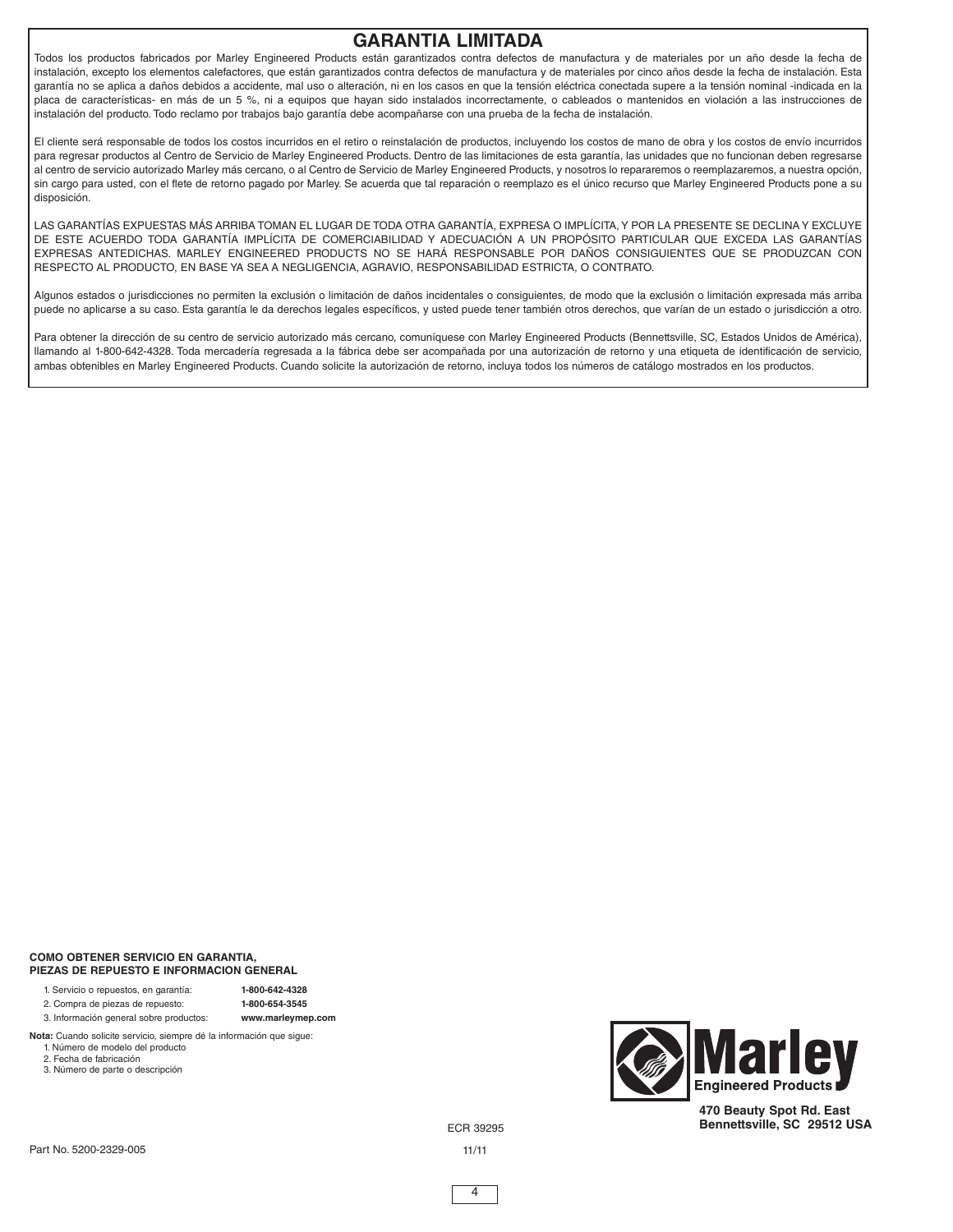





# **S1500TB et S1504TB RADIATEURS POUR PLINTHES AVEC THERMOSTAT INTEGRE**

# *Instructions d'installation et d'entretien*

*Dear Owner,*

Félicitations ! Merci d'avoir acheté ce nouveau radiateur fabriqué par Marley Engineered Products. Vous avez fait un sage investissement en sélectionnant un produit de la plus haute qualité dans l'industrie du chauffage. Veuillez *lire avec soin les recommandations d'installation et d'entretien données dans ce manuel. Vous devriez bénéficier d'années de confort de chauffage efficace avec ce produit de Marley Engineered Products... le numéro un de cette industrie en conception, fabrication, qualité et service.*

> *... les employés de Marley Engineered Products*



# **CONSERVER CES INSTRUCTIONS**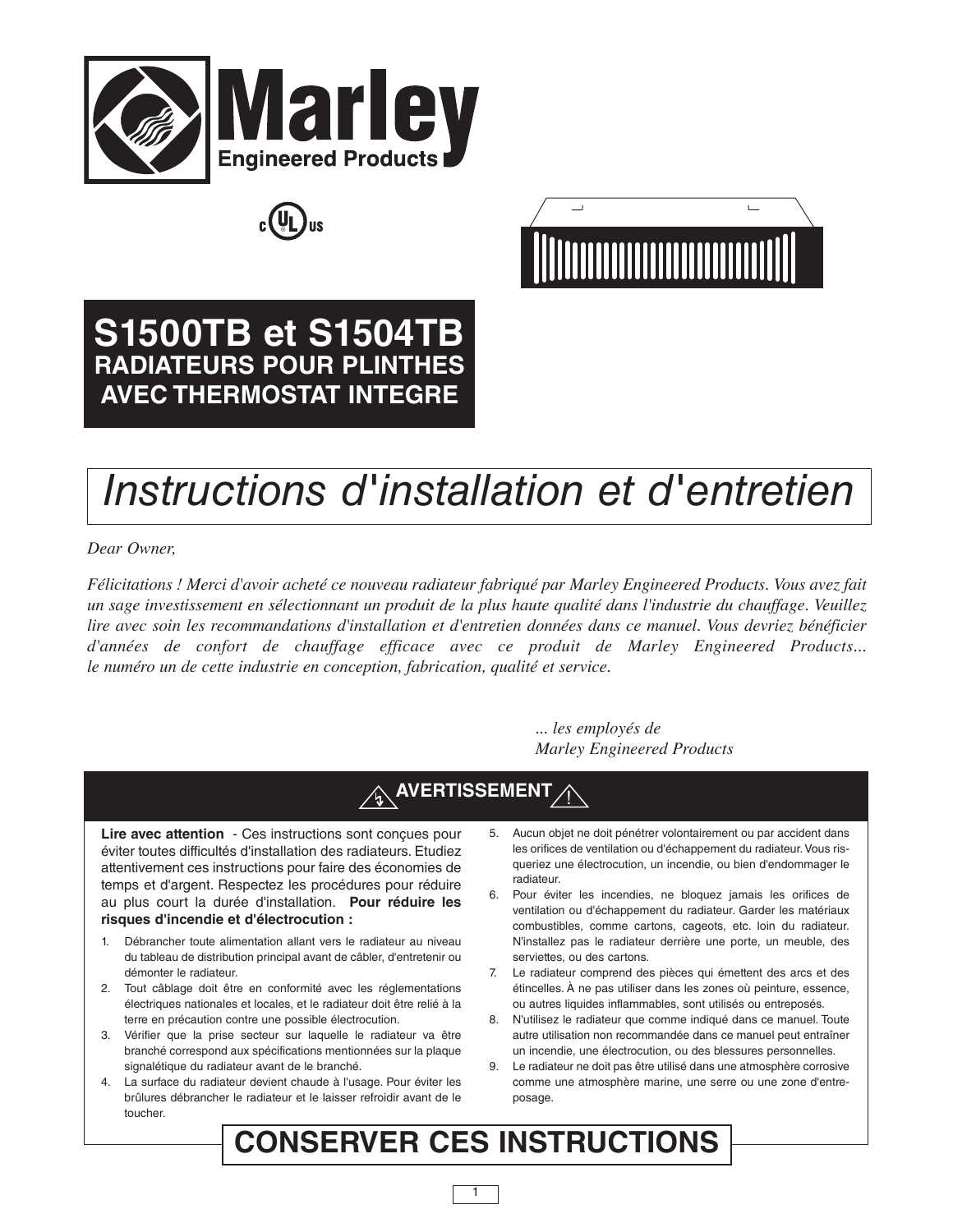#### **AVERTISSEMENT** !

POUR REDUIRE LES RISQUES D'INCENDIE ET D'ELECTROCUTION, **N'IN-STALLEZ PAS** LE RADIATEUR SANS CONTRE-BOÎTIER. **N'UTILISEZ PAS** LE RADIATEUR SANS LA GRILLE.

#### **ATTENTION** !<br>!

1. **N'ÚTILISEZ PAS** LE RADIATEUR POUR ASSECHER DES TRAVAUX. LE RADIATEUR NE DOIT PAS ETRE EXPOSE A LA PEINTURE, AU PLATRE, A LA SCIURE OU A LA POUSSIERE.

2. LE RADIATEUR DEVIENT TRES CHAUD LORSQU'IL EST UTILISE. **NE**<br>L'I**NSTALLEZ PAS** DERRIERE UNE PORTE, UN PORTE-SERVIETTES,<br>DANS UN PLACARD, OU TROP PRES DE RIDEAUX. CES DERNIERS<br>POURRAIENT ETRE BRULES - OU QUI POURRAIENT GE CIRCULATION D'AIR AUTOUR DU RADIATEUR. ELOIGNEZ LES FILS<br>ELECTRIQUES. LA LITERIE. LES MEUBLES ET AUTRES MATERIAUX LA LITERIE, LES MEUBLES ET AUTRES MATERIAUX COMBUSTIBLES DU RADIATEUR.

### **ATTENTION** !

**POUR LA FONCTION APPROPRIÉE:** LE RADIATEUR EST MUNI D'UN THERMOSTAT INCORPORÉ. SI VOUS UTILISEZ UN THERMOSTAT MURAL, VOUS DEVEZ UTILISER UN FIL ENTRE LE THERMOSTAT ET LE RADIATEUR. VOIR LE DIAGRAMME ÉLECTRIQUE FIG. 3.

**N.B** : L'ouverture doit être à 30 cm du coin et à 0,5 cm du sol fini.

### **ATTENTION** !

N'UTILISEZ PAS DE THERMOSTAT QUI COUPE L'ALIMENTATION DU RADI-ATEUR. CECI GENERAIT LE FONCTIONNEMENT DU VENTILATEUR ET EMPECHERAIT LE RADIATEUR DE REFROIDIR CORRECTEMENT. SI VOUS CABLEZ LE RADIATEUR DE CETTE MANIERE, IL RISQUE DE SURCHAUFFER ET D'ETRE ENDOMMAGE. CABLEZ LE RADIATEUR EXACTEMENT COMME INDIQUE SUR LES FIG. 2 ET FIG. 3.

#### **MONTAGE HORIZONTAL UNIQUEMENT**

Ce radiateur peut être câblé avec des fils standards (60° C minimum).

- 1. Découpez une ouverture de 36,2 x 9,2 cm à l'endroit désiré comme indiqué sur la Fig. 1. Retirez toutes les obstructions de la zone de dégagement.
- 2. Retirez les vis du couvercle du chauffage puis retirez le couvercle.
- 3. Déterminez les trous prédécoupés que vous voulez utiliser pour le câblage et retirez les pastilles correspondantes (voir Fig. 1). Installez l'ancrage de gaine (non fournie).
- 4. Passez le fil par l'ancrage de gaine et laissez dépasser 13 cm de fil environ à l'intérieur du boîtier.
- 5. Connectez le fil d'alimentation aux deux (2) fils noirs pour les modèles 240/208 V model ou aux fils noir et blanc pour les modèles 120 V avec les capuchons électriques fournis. Voir Fig. 2.
- **N.B.** : Si vous utilisez un thermostat mural :
	- a. Il ne peut pas avoir deux pôles actifs pour ce radiateur. Un seul pôle doit être actif et il ne doit contrôler que l'élément chauffant plutôt que le moteur. Un thermostat à deux pôles actifs gênerait



le fonctionnement du ventilateur après arrêt du chauffage et risquerait d'entraîner une surchauffe du radiateur et d'endommager celui-ci.

- b. Déconnectez le fil bleu du thermostat au point A du diagramme électrique, Fig. 3. Isolez le fil du thermostat avec un capuchon électrique. Connectez le fil du câblage secteur au fil d'alimentation du côté charge du thermostat (voir Fig. 3). Effectuez les autress connexions comme sur la Fig. 3.
- 6. Placez le couvercle du radiateur et placez le radiateur dans l'ouverture.
- 7. Utilisez les trous du boîtier comme patron. Fixez la grille et le |radiateur en perçant deux trous de 2,3 mm dans le placard et en installant deux vis (fournies) de 15,3 cm par 1,9 cm par le trou « A » (voir Fig. 1).

|         | <b>SPECIFICATIONS</b>    |           |                      |  |  |  |  |
|---------|--------------------------|-----------|----------------------|--|--|--|--|
|         | Nº modèle Puissance      | Tension   | Intensité            |  |  |  |  |
| S1500TB | 1500<br>750              | 120       | 12,5<br>6.3          |  |  |  |  |
| S1504TB | 1500 / 1125<br>750 / 564 | 240 / 208 | 6.3 / 5.4<br>3,1/2,7 |  |  |  |  |

#### **POUR CHANGER LA PUISSANCE**

Le tableau indique la puissance pour chaque modèle. Chaque radiateur est câblé en usine à sa puissance maximale. Pour changer la puissance du radiateur, retirez le cavalier rouge situè à gauche de l'élément chauffant (voir Fig. 3 & 4).



**Diagramme électrique – Pour thermostat incorporé** Pour 750 Watts, retirez le cavalier rouge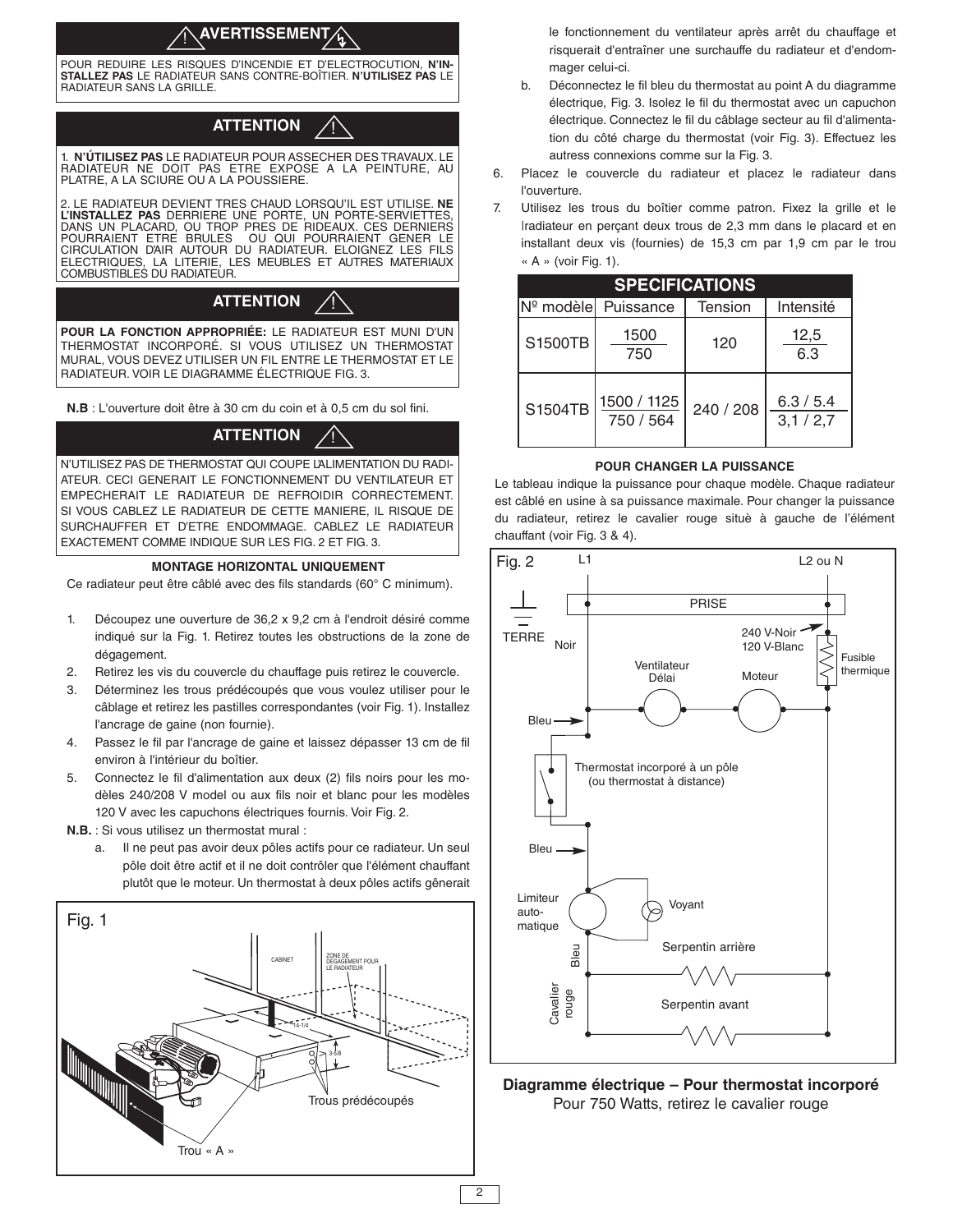# *INFORMATION IMPORTANTE*



# **Diagramme électrique – Pour thermostat à distance**

Pour 750 Watts, retirez le cavalier rouge

**NOTE: Si vous utilisez un thermostat mural, il ne peut pas avoir deux pôles actifs pour ce radiateur. Un seul pôle doit être actif et il ne doit contrôler que l'élément chauffant plutôt que le moteur. Un thermostat à deux pôles actifs gênerait le fonctionnement du ventilateur après arrêt du chauffage et risquerait d'entraîner une surchauffe du radiateur et d'endommager celui-ci.**

# **AVERTISSEMENTA**

VOTRE RADIATEUR EST MUNI D'UN FUSIBLE DE SECURITE QUI NE SAUTE QUE LORSQUE LE RADIATEUR A BESOIN DE REPARA-TIONS IMPORTANTES. **NE COUTOURNEZ PAS CE FUSIBLE**. LE RADIATEUR DOIT ETRE REPARE PAR UN ELECTRICIEN QUALIFIE.



POUR UN FONCTIONNEMENT CORRECT ET SUR, VOTRE RADIATEUR DOIT ETRE INSPECTE ET NETTOYE REGULIEREMENT. EN FONCTION DE L'APPLICATION, LE RADIATEUR DOIT ETRE INSPECTE ET NETTOYE AU MOINS UNE FOIS PAR AN DEUX FOIS PAR AN OU PLUS SOUVENT S'IL EST UTILISE COMME LA SOURCE PRINCI-PALE DE CHAUFFAGE.ARRETER D'UTILISER LE CHAUFFAGE SI LA POUSSIERE S'Y ESTACCUMULEE.

POUR NETTOYER LE RADIATEUR :

- 1. Déconnectez l'alimentation au niveau du disjoncteur.
- 2. Retirez les vis et la grille.
- 3. Retirez le radiateur et le contre-boîtier.
- 4. Retirez le couvercle.
- 5. Nettoyez le ventilateur avec un aspirateur muni d'une brosse.
- 6. Faites tourner délicatement les pales du ventilateur pour être sûr qu'il tourne librement. Inspectez les fils et les composants pour tout signe de surchauffe. Si vous découvrez un problème, n'utilisez plus le radiateur jusqu'à ce qu'il soit réparé.
- 7. Replacez le couvercle.
- 8. Replacez le radiateur.
- 9. Vissez la grille et le radiateur en place.
- 10. Rebranchez le radiateur.
- 11. Vérifiez que le radiateur fonctionne correctement.

#### NOTICE DE FONCTIONNEMENT

Votre radiateur est muni d'un limiteur automatique qui éteint automatiquement le radiateur pour éviter un incendie en cas de surchauffe du radiateur. Dans ce cas, le voyant s'allume et reste allumé jusqu'à ce que le limiteur se remette à zéro.



LE VOYANT S'ALLUME POUR INDIQUER QUE LE RADIATEUR A ETE SOUMIS A DES CONDITIONS ANORMALES QUI ONT CAUSE UNE SURCHAUFFE.VERIFIEZ QUE LA CIRCULATION DAIR AUTOUR DU RADIATEUR N'EST PAS BLOQUEE (RETIRER LES OBSTRUCTIONS LE CAS ECHEANT). SI VOUS N'OBSERVEZ AUCUNE OBSTRUC-TION, NOUS VOUS RECOMMANDONS DE FAIRE INSPECTER LE RADIATEUR PAR UN ELECTRICIEN QUALIFIE POUR VERIFIER QUE LE RADIATEUR N'EST PAS ENDOM-**MAGE**